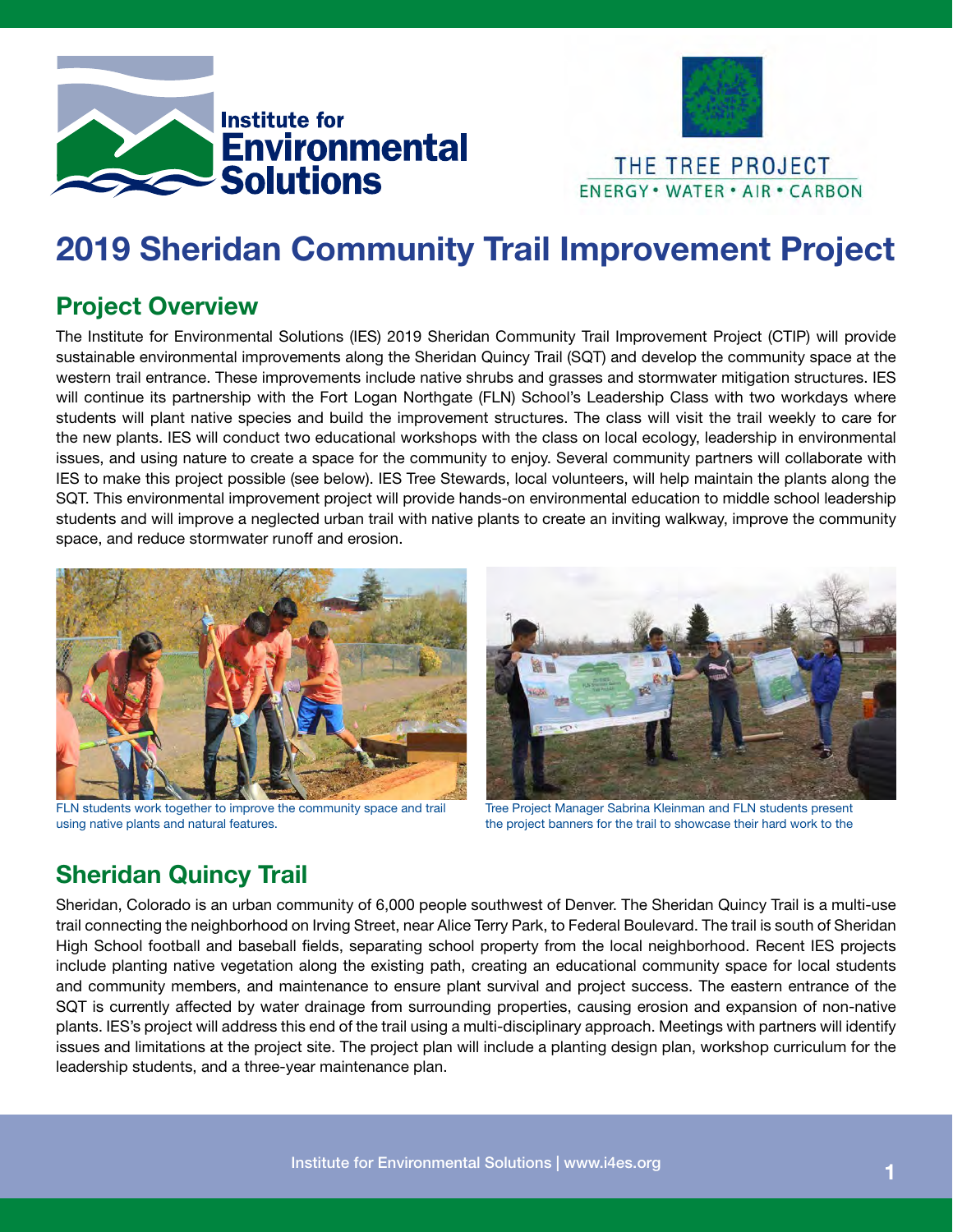

The SQT runs between the highlighted areas on the east and west sides, separating school property from the neighborhood.

#### Project Objectives

- Engage community stakeholders and develop a project plan and schedule
- Encourage use of the trail, by installing two trail signs, two benches, and a shade structure
- Plant approximately 80 native plants to intercept and slow water runoff and reduce erosion
- Install a Zuni bowl to mitigate the water drainage and erosion along the current drainage path
- Provide local students from FLN with opportunities to develop environmental leadership and civic skills during educational workshops and outdoor workdays



IES team members and community volunteers participate in the Xcel Energy Day of Service along the SQT.

- Improve the trail corridor with a three-year maintenance plan involving planting native grasses, removing nonnative trees, and pulling weeds
- Create a Final Report and video showcasing the project

#### Sheridan CTIP Success Depends on Support from Our Partners:

- Fort Logan Northgate School
- Sheridan School District No. 2
- **City of Sheridan**
- South Suburban Parks and Recreation
- Mile High Youth Corps
- Colorado State Forest Service



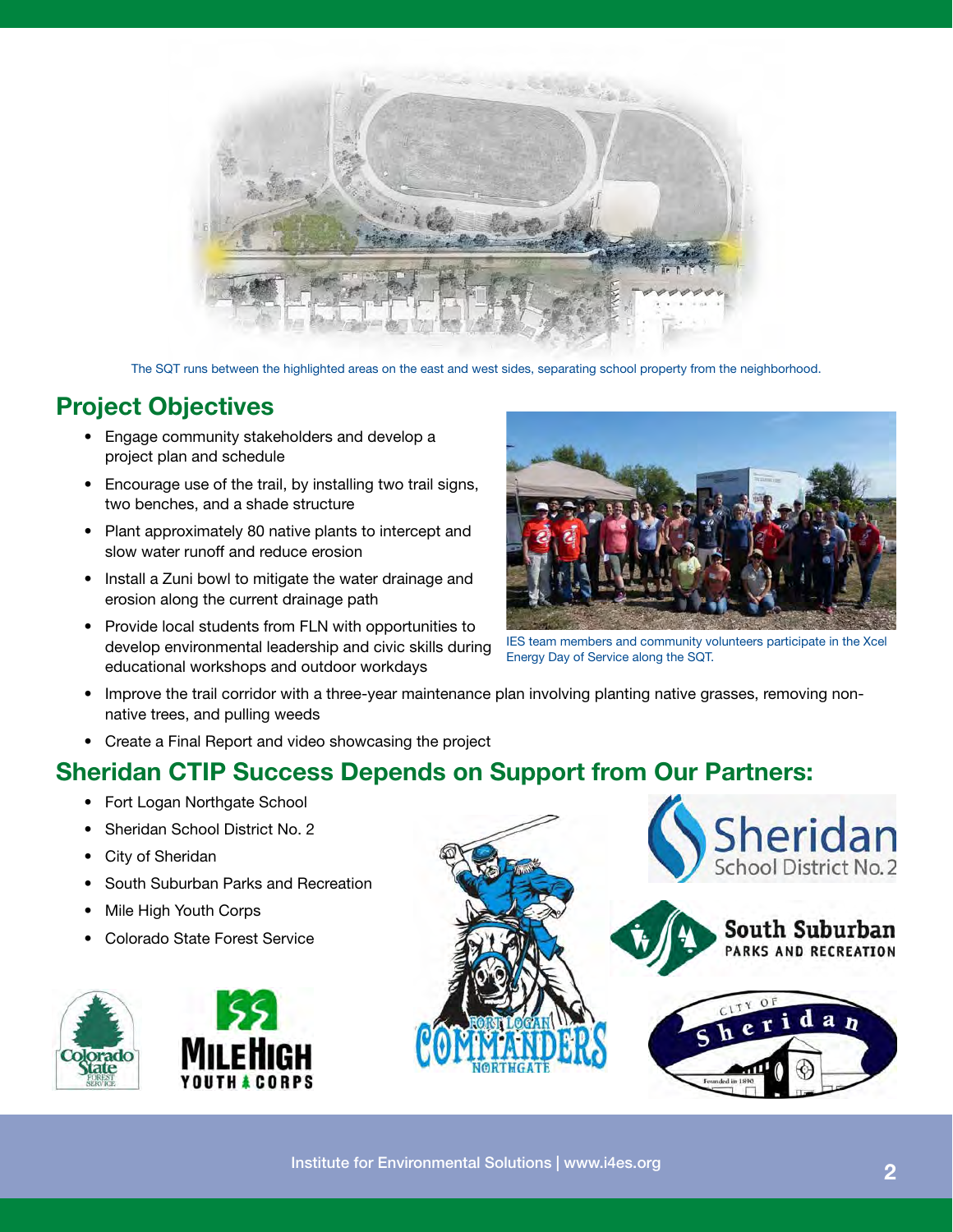## And Our Project Funders:

- Xcel Energy Foundation
- Great Outdoors Colorado
- Colorado Health Foundation
- Outdoor Happiness Movement
- McKee Foods
- **Target**

Your Donation Helps!





The Colorado Health Foundation"





### Donation and Volunteer Opportunities:

Donations and community support are important for sustaining all IES projects. Project donors are recognized for their contributions towards the Sheridan Community Trail Improvement Project. Flexible community volunteer opportunities as

an IES Tree Steward are available. Tree Stewards provide essential care to all projects by watering, weeding, and mulching planted areas to help plants flourish. IES welcomes all interested community members to join the Tree Steward team to learn about tree care and to partner with us to improve the Sheridan Quincy Trail.

Please visit our website, www.i4es.org, to make a taxdeductible donation or to learn about how to become a volunteer Tree Steward in Sheridan. Contact IES by email or phone at solutions@i4es.com or (720) 295-4437.



Mile High Youth Corps participants pull weeds along the SQT.

| <b>Donation Amount</b> | What it does for education and the environment                                                                                                                                 |
|------------------------|--------------------------------------------------------------------------------------------------------------------------------------------------------------------------------|
| \$250                  | Plant 10 native plants along the Sheridan Quincy Trail                                                                                                                         |
| \$500                  | Supply reusable water bottles and project shirts for the FLN students working on the Quincy<br><b>Trail</b>                                                                    |
| \$1,000                | Provide educational workshop materials for middle school students on local ecology,<br>ecological balance, community planning, and the importance of environmental stewardship |
| \$2,500                | Plant 100 native shrubs along the Sheridan Quincy Trail and reduce pollution in Sheridan                                                                                       |
| \$5,000                | Purchase planting materials for a new community space along the trail that FLN students will<br>design. Materials include plants, mulch, tools, and soil                       |